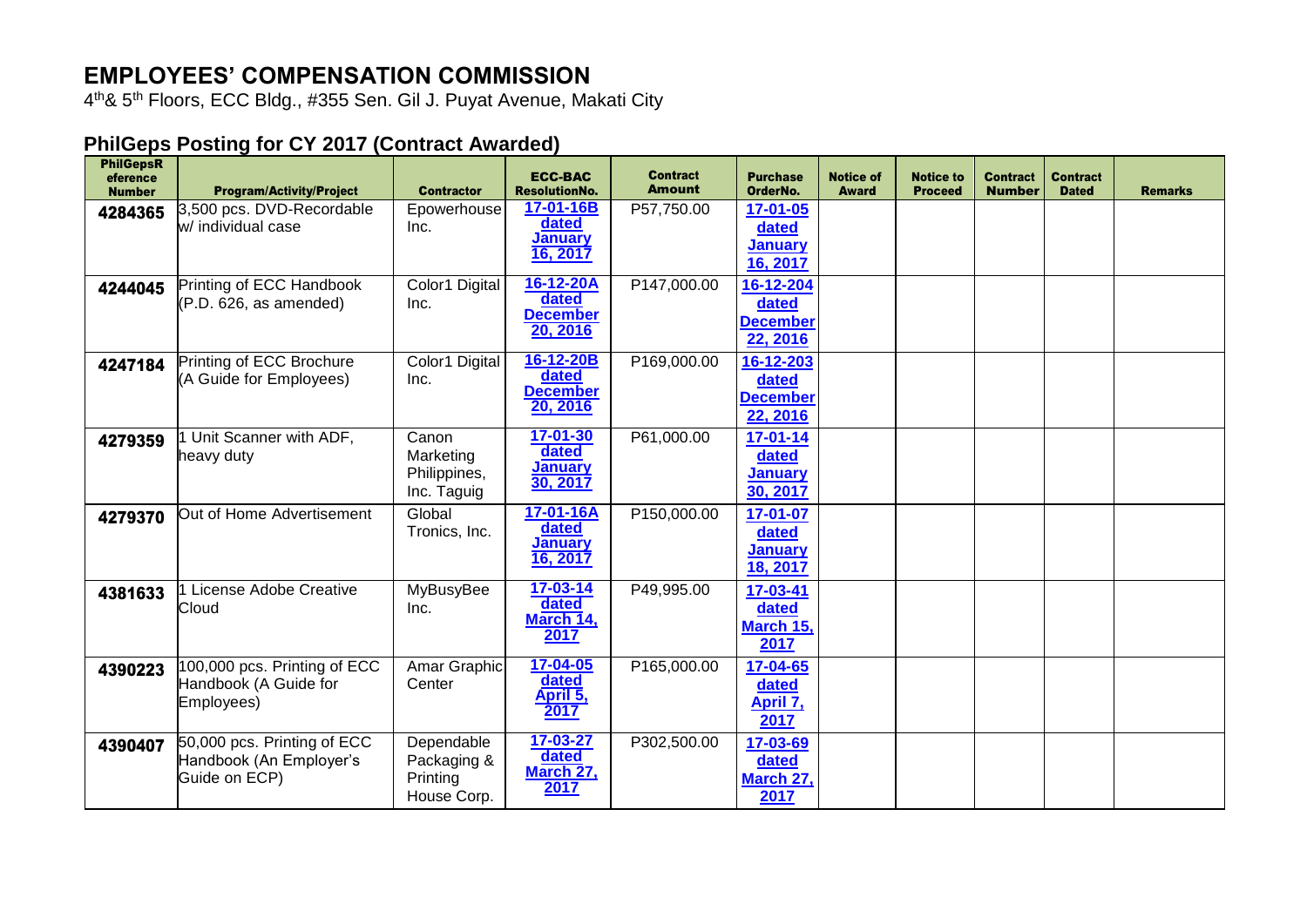| <b>PhilGepsR</b><br>eference<br><b>Number</b> | <b>Program/Activity/Project</b>                                                   | <b>Contractor</b>                                                  | <b>ECC-BAC</b><br><b>ResolutionNo.</b>            | <b>Contract</b><br><b>Amount</b> | <b>Purchase</b><br>OrderNo.                      | <b>Notice of</b><br><b>Award</b> | <b>Notice to</b><br><b>Proceed</b> | <b>Contract</b><br><b>Number</b>              | <b>Contract</b><br><b>Dated</b> | <b>Remarks</b> |
|-----------------------------------------------|-----------------------------------------------------------------------------------|--------------------------------------------------------------------|---------------------------------------------------|----------------------------------|--------------------------------------------------|----------------------------------|------------------------------------|-----------------------------------------------|---------------------------------|----------------|
| 4430074                                       | Procurement of one (1) unit<br>Asian Utility Vehicle                              | Gencars, Inc.<br><b>Isuzu Makati</b>                               | 17-04-06<br>dated<br>March 27,<br>2017            | P899,000.00                      | 17-04-72<br>dated<br>April 20,<br>2017           | April 10,<br>2017                |                                    |                                               |                                 |                |
| 4502129                                       | <b>T Equipment and Android</b><br>Smart phone                                     | <b>Accel Prime</b><br>Technologies,<br>Inc.                        | $17 - 05 - 22$<br>dated<br><b>May 22,</b><br>2017 | P209,340.00                      | 17-05-92<br>dated<br><b>May 22,</b><br>2017      | <b>May 22,</b><br>2017           |                                    |                                               |                                 |                |
| 4539775                                       | Car foiling/wrapping<br>installation                                              | <b>Prime Recall</b><br>Advertising<br>and Services,<br>Inc.        | 17-05-29<br>dated<br><b>May 29,</b><br>2017       | P56,814.31                       | 17-05-101<br>dated<br><b>May 30,</b><br>2017     |                                  |                                    |                                               |                                 |                |
| 4301573                                       | Procurement of various IT<br>Hardware and software                                | <b>Accel Prime</b><br>Technologies,<br>Inc                         | 17-03-08<br>dated<br>March 8,<br>2017             | P1,587.000.00                    | 17-03-52<br>dated<br>March 20,<br>2017           | <b>March</b><br>20, 2017         | March 20,<br>2017                  |                                               |                                 |                |
| 4309564                                       | Supply, labor of Pest Control<br>Services                                         | Pesticon<br>Enterprises,<br>Inc.                                   | 17-03-09<br>dated<br>March 9,<br>2017             | P70.770.00                       |                                                  |                                  |                                    | 17-03-25<br>dated<br><b>March</b><br>22, 2017 |                                 |                |
| 4316821                                       | Tempered magnetic glass-<br>board                                                 | Milouch<br>Enterprises                                             | 17-04-06A<br>dated<br>April 6,<br>2017            | P208,000.00                      | 17-04-66<br>dated<br>April 10,<br>2017           |                                  |                                    |                                               |                                 |                |
| 4390152                                       | 100,000 pcs. Printing of ECC<br><b>Promotional Fan</b>                            | King Phil<br>Services                                              | 17-03-29<br>dated<br>March 29,<br>2017            | P165,000.00                      | 17-04-62<br>dated<br>April 4,<br>2017            |                                  |                                    |                                               |                                 |                |
| 4390332                                       | 100,000 pcs. Printing of ECC<br>Flyer (Occupational and work-<br>related diseases | Zurbano<br>Publishing &<br>Printing Corp.                          | 17-04-03<br>dated<br>April 3,<br>2017             | P206,000.00                      | 17-04-61<br>dated<br>April 4,<br>2017            |                                  |                                    |                                               |                                 |                |
| 4392704                                       | unit Mirror lens digital<br>camera w/ kit lens                                    | <b>Super East</b><br>Asia<br>Enterprises,<br>Inc. (Camera<br>Haus) | 17-02-09<br>dated<br><b>February 9,</b><br>2017   | P81,832.00                       | 17-02-23<br>dated<br><b>February</b><br>14, 2017 |                                  |                                    |                                               |                                 |                |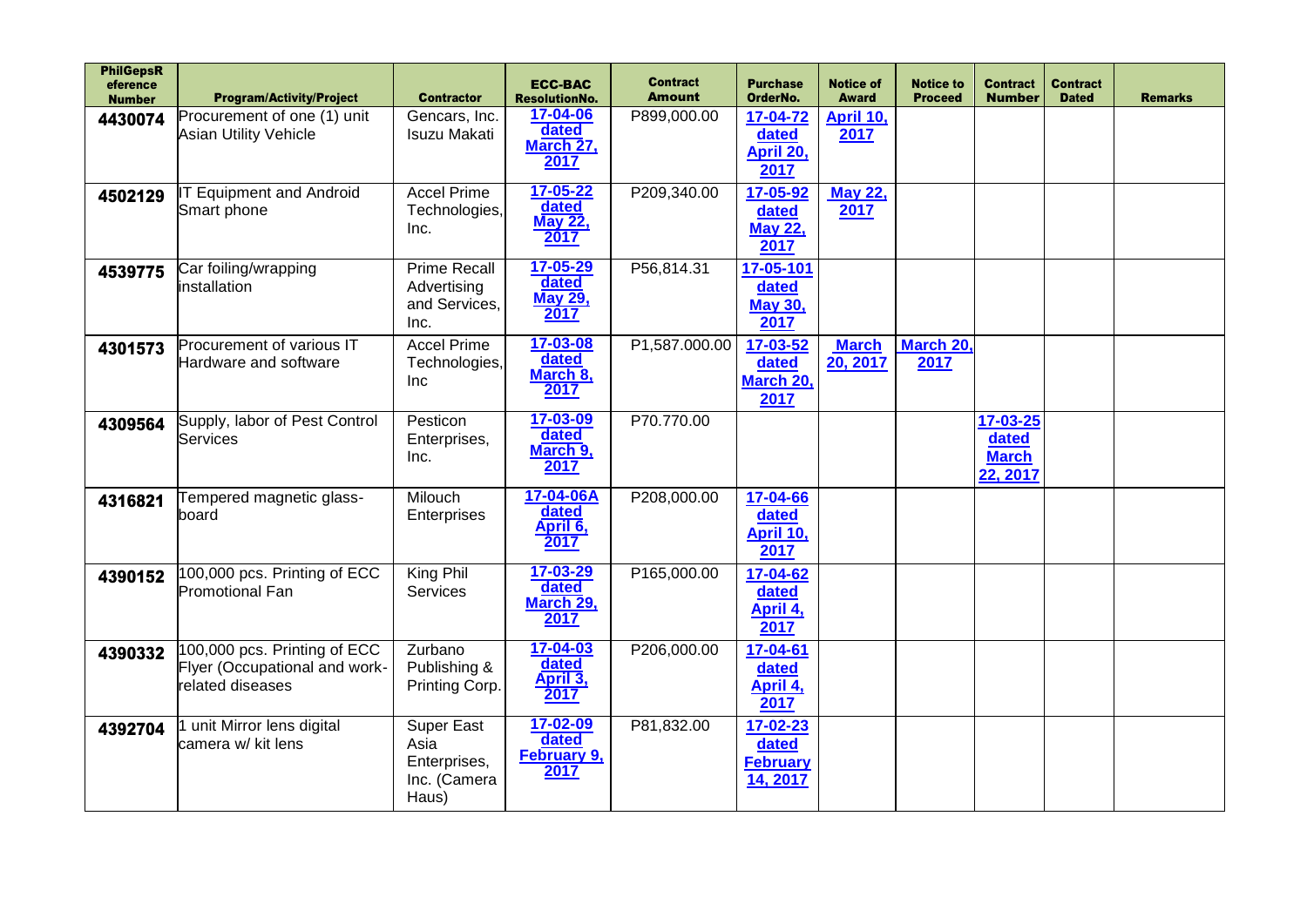| <b>PhilGepsR</b><br>eference<br><b>Number</b> | <b>Program/Activity/Project</b>                                                  | <b>Contractor</b>                                | <b>ECC-BAC</b><br><b>ResolutionNo.</b>          | <b>Contract</b><br><b>Amount</b> | <b>Purchase</b><br>OrderNo.                      | <b>Notice of</b><br><b>Award</b> | <b>Notice to</b><br><b>Proceed</b> | <b>Contract</b><br><b>Number</b> | <b>Contract</b><br><b>Dated</b> | <b>Remarks</b> |
|-----------------------------------------------|----------------------------------------------------------------------------------|--------------------------------------------------|-------------------------------------------------|----------------------------------|--------------------------------------------------|----------------------------------|------------------------------------|----------------------------------|---------------------------------|----------------|
| 4551584                                       | CCTV                                                                             | <b>DGL Veracity</b><br>Systems<br>Corp.          | 17-07-07<br>dated<br>July 7,<br>2017            | P212,588.00                      | 17-07-130<br>dated<br><b>July 12,</b><br>2017    |                                  |                                    |                                  |                                 |                |
| 4623296                                       | 15 units iPad Wi-fi                                                              | $\overline{\mathsf{S}}$<br>Technologies,<br>Inc. | 17-08-03D<br>dated<br>August 3,<br>2017         | P321,960.00                      | 17-08-150<br>dated<br><b>August 7,</b><br>2017   |                                  |                                    |                                  |                                 |                |
| 4655250                                       | 125,000 pcs. Printing of ECC<br>brochure (A Guide for<br>Employees)              | Synergy<br>Grafix Corp.                          | 17-08-03<br>dated<br><b>August 3,</b><br>2017   | P175,000.00                      | 17-08-157<br>dated<br>August 8,<br>2017          |                                  |                                    |                                  |                                 |                |
| 4655291                                       | 30,000 pcs. Printing of ECC<br>Handbook (An Employer's<br>Guide on ECP)          | Knit & Tuck<br>Merchandisin<br>g                 | 17-08-03A<br>dated<br><b>August 3,</b><br>2017  | P175,500.00                      | 17-08-159<br>dated<br><b>August 8,</b><br>2017   |                                  |                                    |                                  |                                 |                |
| 4655576                                       | 19,500 pcs. Printing of ECC<br>Handbook (FAQ about ECP)                          | Knit & Tuck<br>merchandisin<br>g                 | 17-08-03B<br>dated<br><b>August 3,</b><br>2017  | P139,425.00                      | 17-08-158<br>dated<br><b>August 8,</b><br>2017   |                                  |                                    |                                  |                                 |                |
| 4655617                                       | $43,000$ pcs. Printing of ECC<br>Flyer (Occupational & work-<br>related diseases | Amar Graphic<br>Center                           | 17-08-09<br>dated<br><b>August 9,</b><br>2017   | P98,900.00                       | 17-08-162<br>dated<br>August 11,<br>2017         |                                  |                                    |                                  |                                 |                |
| 4655677                                       | 100,000 pcs. Printing of ECC<br><b>Promotional Fan</b>                           | EC-TEC<br>Commercial                             | 17-08-03C<br>dated<br><b>August 3,</b><br>2017  | P189,000.00                      | 17-08-151<br>dated<br><b>August 7,</b><br>2017   |                                  |                                    |                                  |                                 |                |
| 4659621                                       | unit Multi-function digital<br>copier                                            | Pantronics<br>Int'l Corp.                        | 17-08-10<br>dated<br>August 10,<br>2017         | P50,990.00                       | 17-08-165<br>dated<br><b>August 11,</b><br>2017  |                                  |                                    |                                  |                                 |                |
| 4352381                                       | 1,000 pcs. T-shirt, v-neck                                                       | Zashien<br>Fashions                              | 17-10-30<br>dated<br><b>October</b><br>30, 2017 | P118,000.00                      | 17-11-218<br>dated<br><b>November</b><br>3, 2017 |                                  |                                    |                                  |                                 |                |
| 4571183                                       | Procurement of<br>Air-conditioning unit                                          | GlobalAire<br>Technology<br>Corporation          | 17-07-17<br>dated<br><b>July 17,</b><br>2017    | P996,000.00                      | 17-08-139<br>dated<br><b>August 3,</b><br>2017   | <b>July 25,</b><br>2017          | <b>August</b><br>25, 2017          |                                  |                                 |                |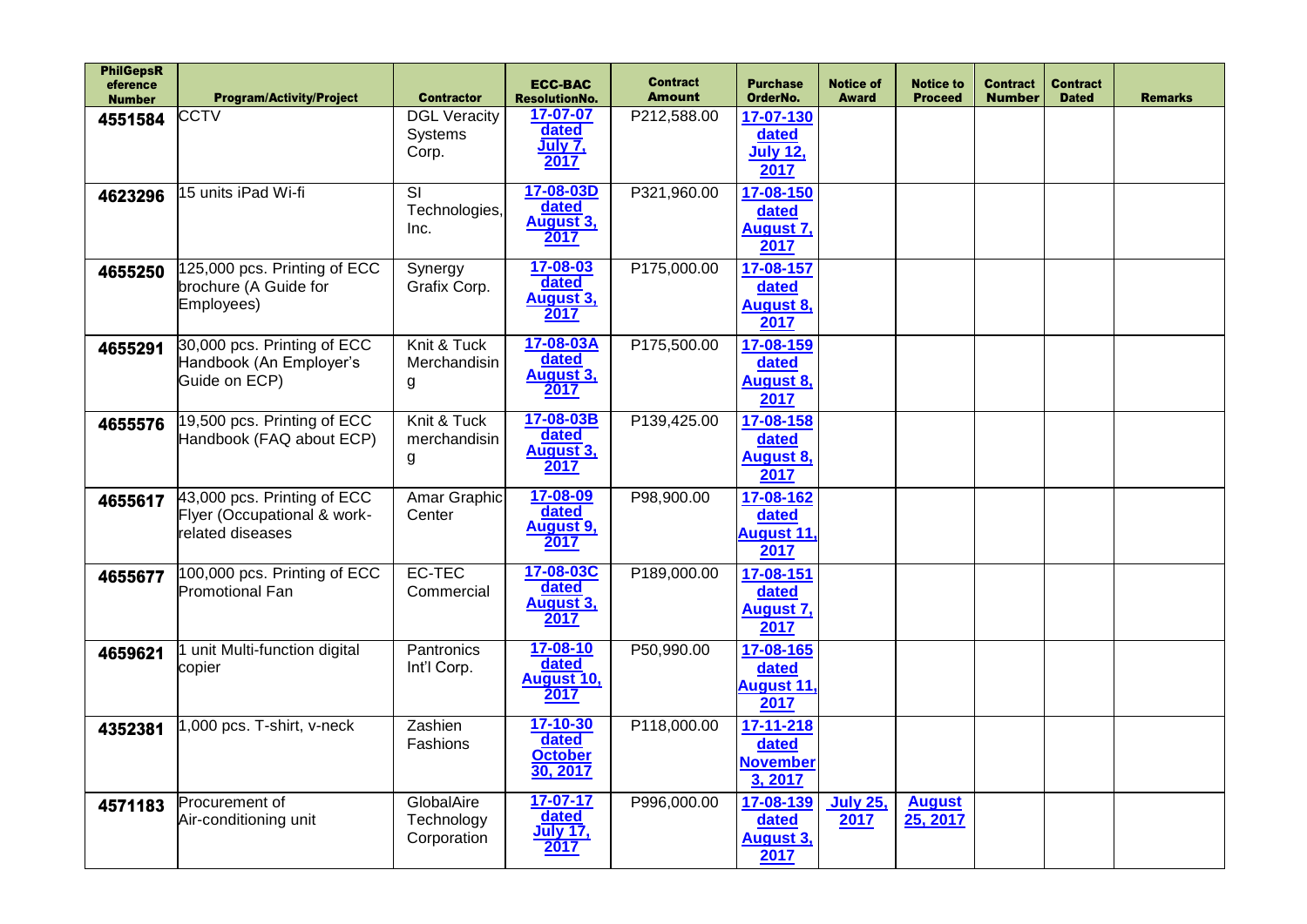| <b>PhilGepsR</b><br>eference<br><b>Number</b> | <b>Program/Activity/Project</b>                                                           | <b>Contractor</b>                                               | <b>ECC-BAC</b><br><b>ResolutionNo.</b>                 | <b>Contract</b><br><b>Amount</b> | <b>Purchase</b><br>OrderNo.                      | <b>Notice of</b><br><b>Award</b> | <b>Notice to</b><br><b>Proceed</b> | <b>Contract</b><br><b>Number</b> | <b>Contract</b><br><b>Dated</b> | <b>Remarks</b> |
|-----------------------------------------------|-------------------------------------------------------------------------------------------|-----------------------------------------------------------------|--------------------------------------------------------|----------------------------------|--------------------------------------------------|----------------------------------|------------------------------------|----------------------------------|---------------------------------|----------------|
| 4623454                                       | Double Face Illuminated Pylon<br>Post                                                     | Smart Sign<br>Advertising<br>Inc.                               | 17-07-26A<br>dated<br><b>July 26,</b><br>2017          | P168,880.00                      | 17-08-141<br>dated<br><b>August 3,</b><br>2017   |                                  |                                    |                                  |                                 |                |
| 4658413                                       | 28 Units BUS Ads<br>Location: Metro Manila                                                | <b>Prime Recall</b><br>Advertising<br>and Service<br>Inc.       | 17-07-26<br>dated<br><b>July 26,</b><br>2017           | P840.000.00                      | 17-07-140<br>dated<br><b>August 3,</b><br>2017   |                                  |                                    |                                  |                                 |                |
| 4709118                                       | <b>Billboard Steel Framing</b>                                                            | <b>Prime Recall</b><br>Advertising<br>and Service<br>Inc.       | 17-08-11D<br>dated<br><b>August 1,</b><br>2017         | P174,720.00                      | 17-08-170<br>dated<br><b>August 17,</b><br>2017  |                                  |                                    |                                  |                                 |                |
| 4709321                                       | 1 License OV Wildcard SSL<br>for the domain "ecc.gov.ph., 1<br>vear                       | <b>GMO Global</b><br>Sign Inc.                                  | $17 - 08 - 15$<br>dated<br><b>August 15,</b><br>2017   | P38,748.42                       | 17-08-172<br>dated<br><b>August 18.</b><br>2017  |                                  |                                    |                                  |                                 |                |
| 4742071                                       | <b>Glass Panel</b>                                                                        | R.P. Rustia<br>Enterprises                                      | 17-08-24<br>dated<br><b>August 24,</b><br>2017         | P635,255.00                      | 17-08-176<br>dated<br><b>August 30</b><br>2017   |                                  |                                    |                                  |                                 |                |
| 4756147                                       | Consultancy Service for the<br>conduct of 3 <sup>rd</sup> Customer<br>Satisfaction Survey | Fernando<br>Paragas<br>Marketing &<br>Management<br>Consultancy | 17-11-08B<br>dated<br><b>November</b><br>8, 2017       | P250,000.00                      |                                                  | <b>Nov. 25,</b><br>2017          |                                    |                                  |                                 |                |
| 4777821                                       | Consultancy service for ECC<br><b>Quality Management Service</b><br>Recertification       | <b>TUV</b><br>Rheinland<br>Philippines<br>Inc.                  | $17 - 11 - 08$<br>dated<br><b>November</b><br>8, 2017  | P71,400.00                       |                                                  | Nov. 27,<br>2017                 |                                    |                                  |                                 |                |
| 4826858                                       | Mirror lens digital camera w/<br>18-55mm. Kit lens                                        | <b>DEGtek</b><br>Information<br>Technology<br>Solutions         | $17 - 10 - 19$<br>dated<br><b>October</b><br>19, 2017  | P115,688.00                      | 17-11-222<br>dated<br><b>November</b><br>8, 2017 |                                  |                                    |                                  |                                 |                |
| 4875096                                       | Procurement of various IT<br>Hardware and software Under<br>the ECC-ISSP Plan (2016-18)   | <b>Accel Prime</b><br>Technologies,<br>Inc.                     | $17 - 11 - 16$<br>dated<br><b>November</b><br>16, 2017 | P2,605,000.00                    | 18-01-15<br>dated<br><b>January</b><br>18, 2018  | <u>Jan. 22,</u><br>2018          | Jan. 29,<br>2018                   |                                  |                                 |                |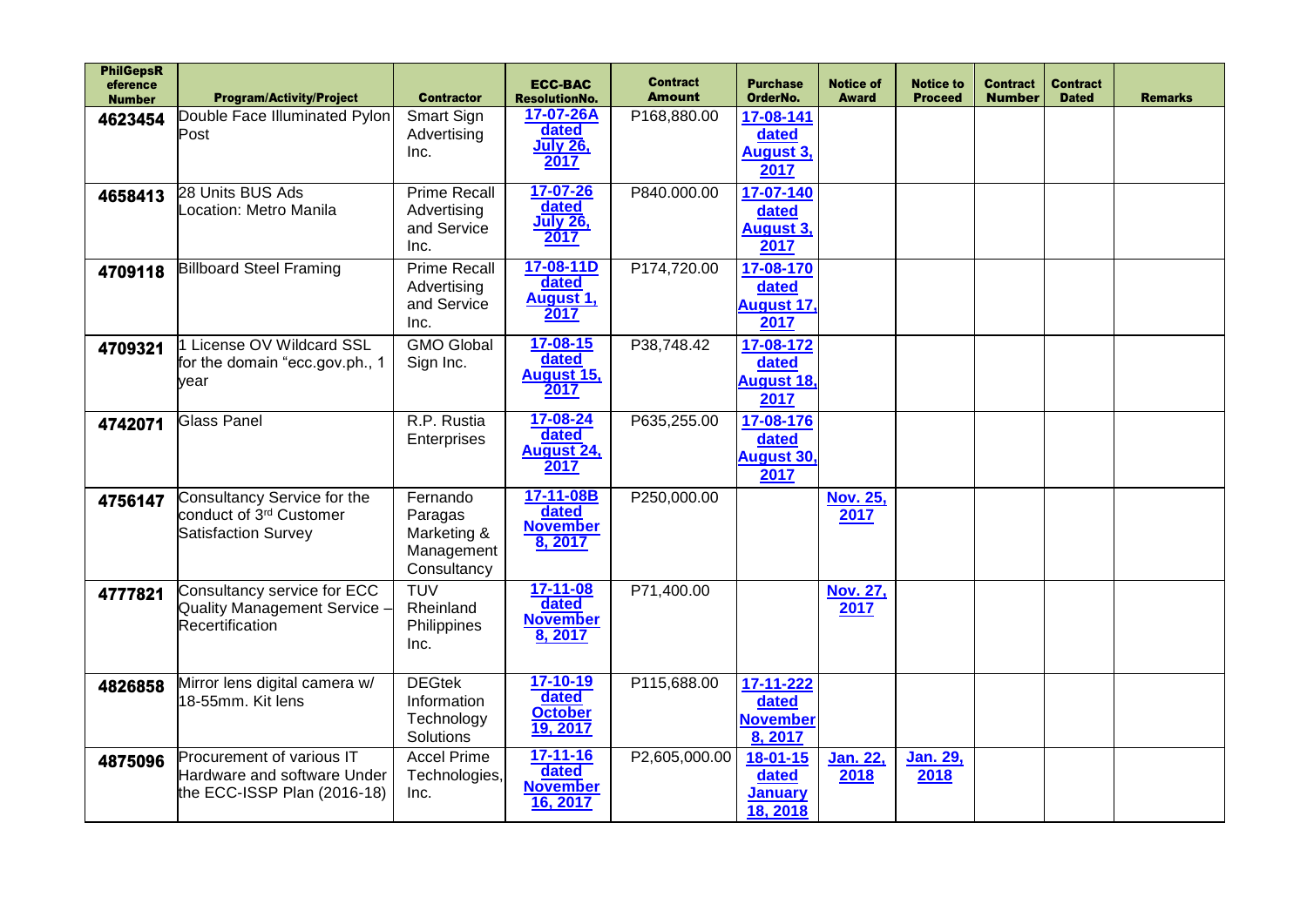| <b>PhilGepsR</b><br>eference<br><b>Number</b> | <b>Program/Activity/Project</b>                                                                                                                                                                           | <b>Contractor</b>                                          | <b>ECC-BAC</b><br><b>ResolutionNo.</b>                 | <b>Contract</b><br><b>Amount</b> | <b>Purchase</b><br>OrderNo.                       | <b>Notice of</b><br>Award | <b>Notice to</b><br><b>Proceed</b> | <b>Contract</b><br><b>Number</b>            | <b>Contract</b><br><b>Dated</b> | <b>Remarks</b> |
|-----------------------------------------------|-----------------------------------------------------------------------------------------------------------------------------------------------------------------------------------------------------------|------------------------------------------------------------|--------------------------------------------------------|----------------------------------|---------------------------------------------------|---------------------------|------------------------------------|---------------------------------------------|---------------------------------|----------------|
| 4890525                                       | Procurement of Out of Home<br><b>EC Advertisement</b>                                                                                                                                                     | Philippine<br>Integrated<br>Advertising<br>Agency          | $17 - 12 - 11$<br>dated<br><b>December</b><br>11, 2017 | P3,360,084.00                    | 18-01-24<br>dated<br><b>January</b><br>26, 2018   | <u>Jan. 19,</u><br>2018   | <b>Feb. 9,</b><br>2018             |                                             |                                 |                |
| 4721180                                       | Procurement of Printing and<br>Installation of Train Wrap and<br>Ads                                                                                                                                      | <b>Prime Recall</b><br>Advertising<br>and Services<br>Inc. | 17-09-19<br>dated<br><b>September</b><br>19, 2017      | P3,448,800.00 17-12-261          | dated<br><b>December</b><br>29, 2017              | <b>Feb. 7,</b><br>2018    | <b>Feb. 7,</b><br>2018             |                                             |                                 |                |
| 4742125                                       | Repair & Renovation of<br>Existing Toilets of ECC<br>Building                                                                                                                                             | <b>JAKBOA</b><br><b>BUILDERS</b>                           | 17-12-11A<br>dated<br><b>December</b><br>11, 2017      | P4,625,840.92                    |                                                   | Jan. 24,<br>2018          | March 8,<br>2018                   | 18-03-18<br>dated<br><b>Feb 23,</b><br>2018 |                                 |                |
| 4886266                                       | <b>ECC Corporate Giveaways for</b><br><b>Advocacy Seminars, Press</b><br>Con and Prizes for Q & A                                                                                                         |                                                            |                                                        | P 637,000.00                     |                                                   |                           |                                    |                                             |                                 |                |
|                                               | $-OT-1$<br>Pouch envelope type-one side<br>charoll cloth, other side<br>transparent Color of the pouch<br>and quantity:<br>500 pcs. Maroon, print<br>color: blue<br>500 pcs. Blue, print<br>color: maroon | Alchemist<br>Multi-Media<br>Solutions<br>Asia, Inc.        | 17-12-29<br>dated<br><b>December</b><br>29, 2017       | P67,000.00                       | 17-12-262<br>dated<br><b>December</b><br>29, 2017 |                           |                                    |                                             |                                 |                |
|                                               | $-OT-2$<br>Umbrella, J type, nylon, 23"<br>Color of the umbrella and<br>quantity:<br>750 pcs. Maroon, print<br>Color: blue<br>750 pcs. Blue, print<br>color: maroon                                       | <b>Prime Recall</b><br>Advertising<br>and Services<br>Inc. | 17-12-29A<br>dated<br><b>December</b><br>29, 2017      | P120,000.00                      | 17-12-263<br><b>December</b><br>29, 2017          |                           |                                    |                                             |                                 |                |